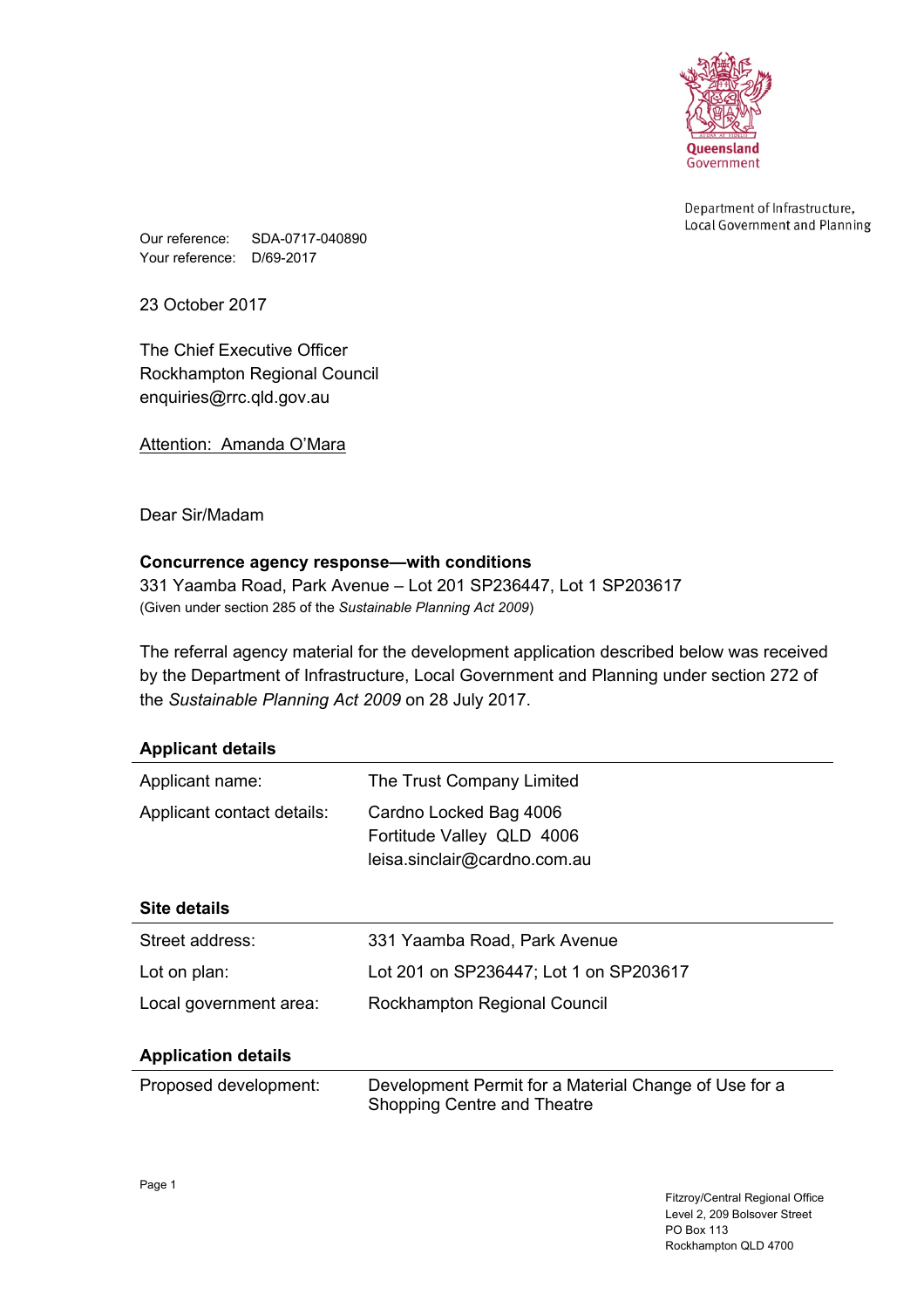## **Referral triggers**

The development application was referred to the department under the following provisions of the *Sustainable Planning Regulation 2009*:

Referral trigger Schedule 7, Table 3, Item 1—State-controlled road Schedule 7, Table 3, Item 2—State transport infrastructure

## **Conditions**

Under section 287(1)(a) of the *Sustainable Planning Act 2009*, the conditions set out in Attachment 1 must be attached to any development approval.

#### **Reasons for decision to impose conditions**

Under section 289(1) of the *Sustainable Planning Act 2009*, the department must set out the reasons for the decision to impose conditions. These reasons are set out in Attachment 2.

A copy of this response has been sent to the applicant for their information.

For further information, please contact Tracey Beath, Senior Planning Officer, SARA Fitzroy & Central, on (07) 4924 2917 or email RockhamptonSARA@dilgp.qld.gov.au who will be pleased to assist.

Yours sincerely

Will

Anthony Walsh Manager Planning

cc: The Trust Company Limited c/- Cardno, leisa.sinclair@cardno.com.au enc: Attachment 1—Conditions to be imposed Attachment 2—Reasons for decision to impose conditions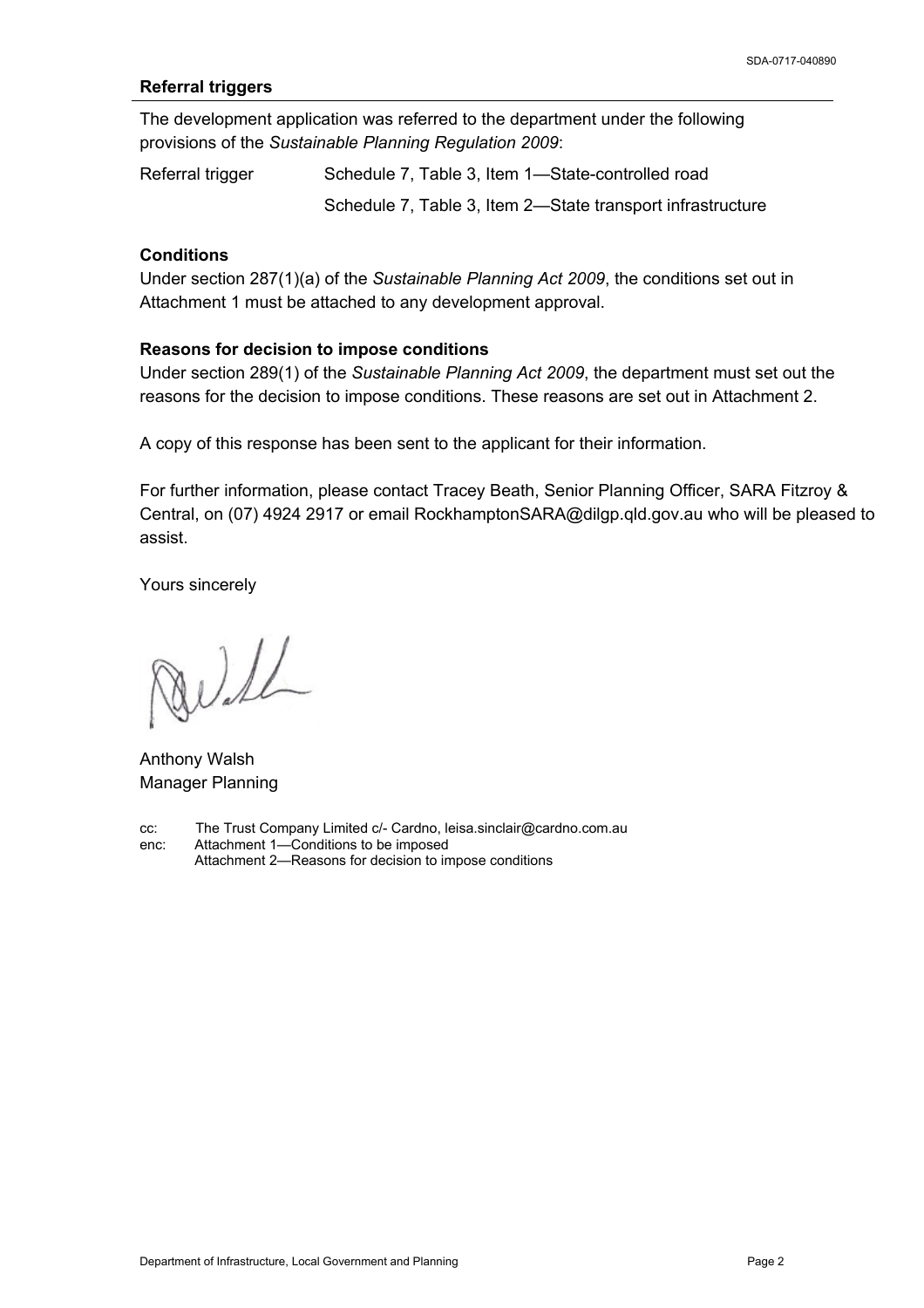Our reference: SDA-0717-040890 Your reference: D/69-2017

# **Attachment 1—Conditions to be imposed**

| No.                                                                                                                                                                                                                                                                                                                                                                                                                                                                         | <b>Conditions</b>                                                                                                                                                                                                                                                                                                                                   | <b>Condition timing</b>     |  |
|-----------------------------------------------------------------------------------------------------------------------------------------------------------------------------------------------------------------------------------------------------------------------------------------------------------------------------------------------------------------------------------------------------------------------------------------------------------------------------|-----------------------------------------------------------------------------------------------------------------------------------------------------------------------------------------------------------------------------------------------------------------------------------------------------------------------------------------------------|-----------------------------|--|
| Material change of use                                                                                                                                                                                                                                                                                                                                                                                                                                                      |                                                                                                                                                                                                                                                                                                                                                     |                             |  |
| State-controlled road / Development impacting on State transport infrastructure—Pursuant to<br>section 255D of the Sustainable Planning Act 2009, the chief executive administering the Act<br>nominates the Director-General of the Department of Transport and Main Roads to be the<br>assessing authority for the development to which this development approval relates for the<br>administration and enforcement of any matter relating to the following condition(s): |                                                                                                                                                                                                                                                                                                                                                     |                             |  |
| $\mathbf 1$                                                                                                                                                                                                                                                                                                                                                                                                                                                                 | (a) Stormwater management of the development must ensure no<br>worsening or actionable nuisance to the state-controlled road.                                                                                                                                                                                                                       | $(a) - (b)$<br>At all times |  |
|                                                                                                                                                                                                                                                                                                                                                                                                                                                                             | (b) Any works on the land must not:<br>create any new discharge points for stormwater runoff<br>(i)<br>onto the state-controlled road;<br>interfere with and/or cause damage to the existing<br>(ii)<br>stormwater drainage on the state-controlled road;<br>reduce the quality of stormwater discharge onto the<br>(iii)<br>state-controlled road. |                             |  |